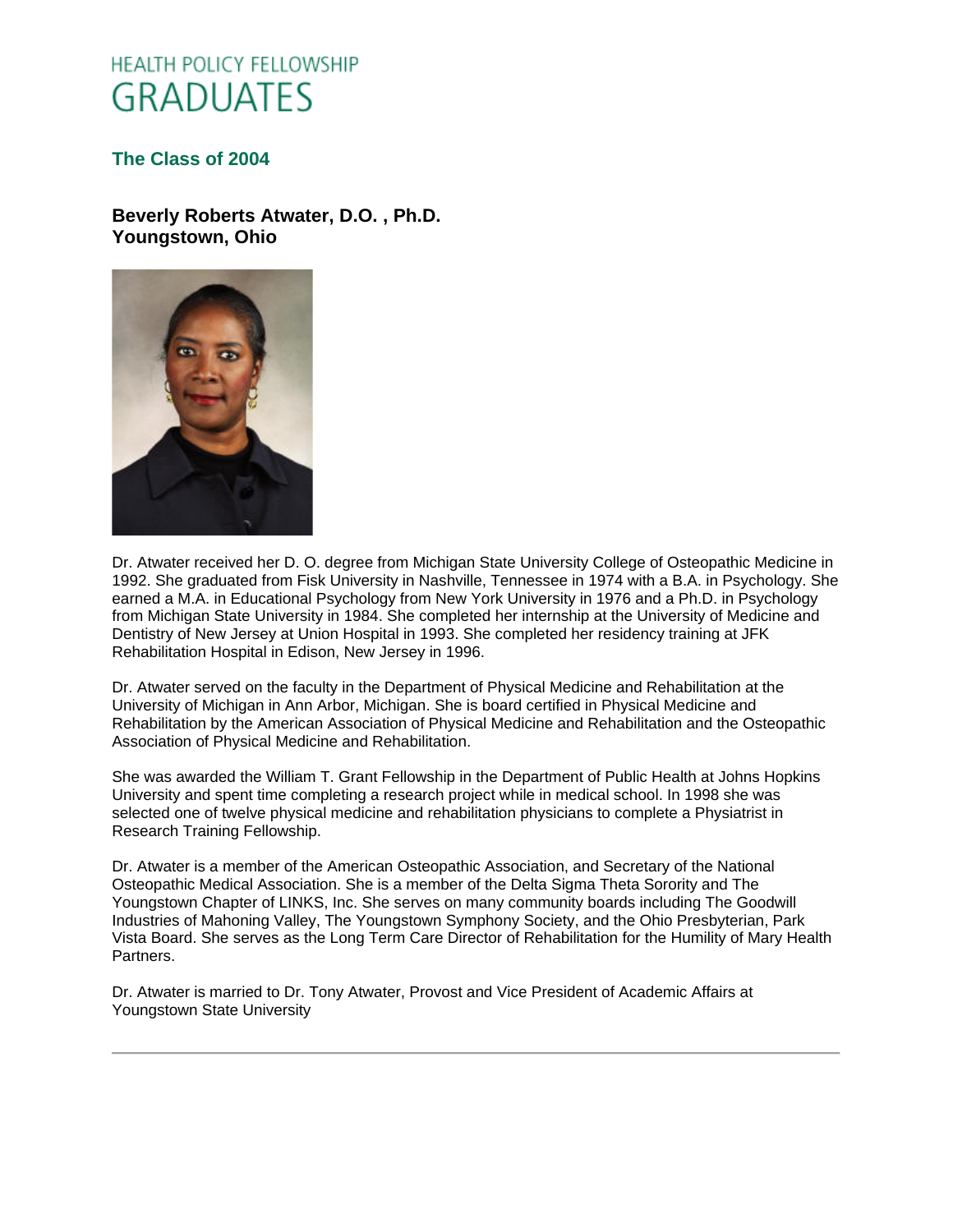# **Michael K. Cope, Ph.D. Lewisburg, West Virginia**



Dr. Cope graduated from Ohio State University in 1975 with a Ph.D. in Cardiopulmonary Physiology. He also holds a B.S. from the University of Michigan, and is a graduate of Harvard University's Management Development Program

Dr. Cope is a Professor of Physiology and has served as the Associate Dean for Preclinical Education at the West Virginia School of Osteopathic Medicine for the past 18 years and has been a member of the faculty for 28 years. Dr. Cope is active with the AOA, serving as a member of the Evaluators Registry, a consultant on College Accreditation, and as a member of the Committee on College Accreditation Training of the Bureau of Professional Education. He is active in the West Virginia Association of Academic Administrators, having served as the President, Vice-President, and Secretary-Treasurer. He is the founding president of the Southeastern Chapter of the West Virginia State Health Education Coalition. He is also a member of the Academic Affairs Advisory Council to the Central Office of the West Virginia Higher Education Policy Commission.

Dr. Cope is sponsored by the West Virginia School of Osteopathic Medicine.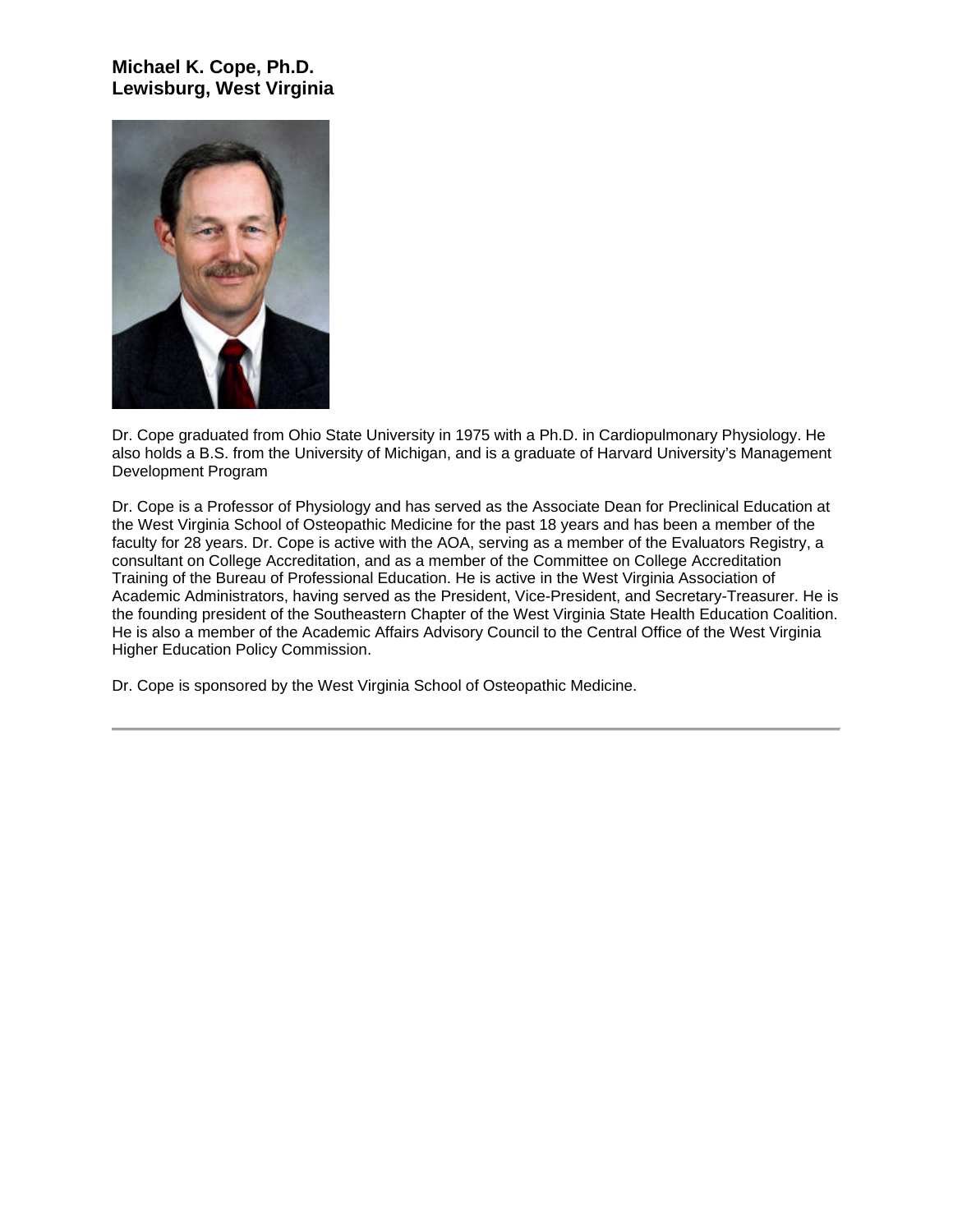# **Todd Detar, D.O., FACOFP Charleston, South Carolina**



Dr. Detar received a B.S. degree in Health Education from the University of Delaware in 1980. He attended Ursinus College during 1980-1982 studying pre-medicine, and completed graduate studies in cell physiology at Villanova University during 1982-1983. Dr. Detar graduated from the Philadelphia College of Osteopathic Medicine in 1987. He completed an internship at Doctors Hospital in Columbus, Ohio in 1988 and a residency in Family Medicine at the Philadelphia College of Osteopathic Medicine in 1989.

He received the John S. Emerbrink, DO Award in 1987 for proficiency in Osteopathic Manipulative Medicine (OMM). He received the Clinician of the Year Award in 2000 from the Department of Family Medicine at the Medical University of South Carolina. He has been nominated for the Golden Apple Award at the Medical University of South Carolina. He is past president and treasurer of the South Carolina Osteopathic Medical Society. Dr. Detar is member of the American Osteopathic Association, American College of Osteopathic Family Practice, Christian Medical and Dental Society, and the South Carolina Osteopathic Medical Society and the Charleston County Medical Society.

Dr. Detar was promoted to clinical associate professor and is currently Medical Director of the Department of Family Medicine's Faculty Practice in Charleston, SC. He practices osteopathic Family Medicine with a special interest in Obstetrics and Women's Health. He teaches first year medical students the art of medical interviewing. Dr. Detar has experience in solo, group, urban, and rural medical practices. He worked with numerous hospital administrative committees, including the Executive committee, while chairing the Bioethics and Utilization Review Committees at Pottstown Memorial Medical Center in Pottstown, PA. He served as Medical Director for several nursing homes. He was an athletic trainer with the Philadelphia Phillies in 1979. He has published several articles.

Dr. Detar is married to Suzanne Shirey Detar and has three children. He is active in the Via De Cristo Movement of South Carolina and sings and plays guitar for his Church's Praise team.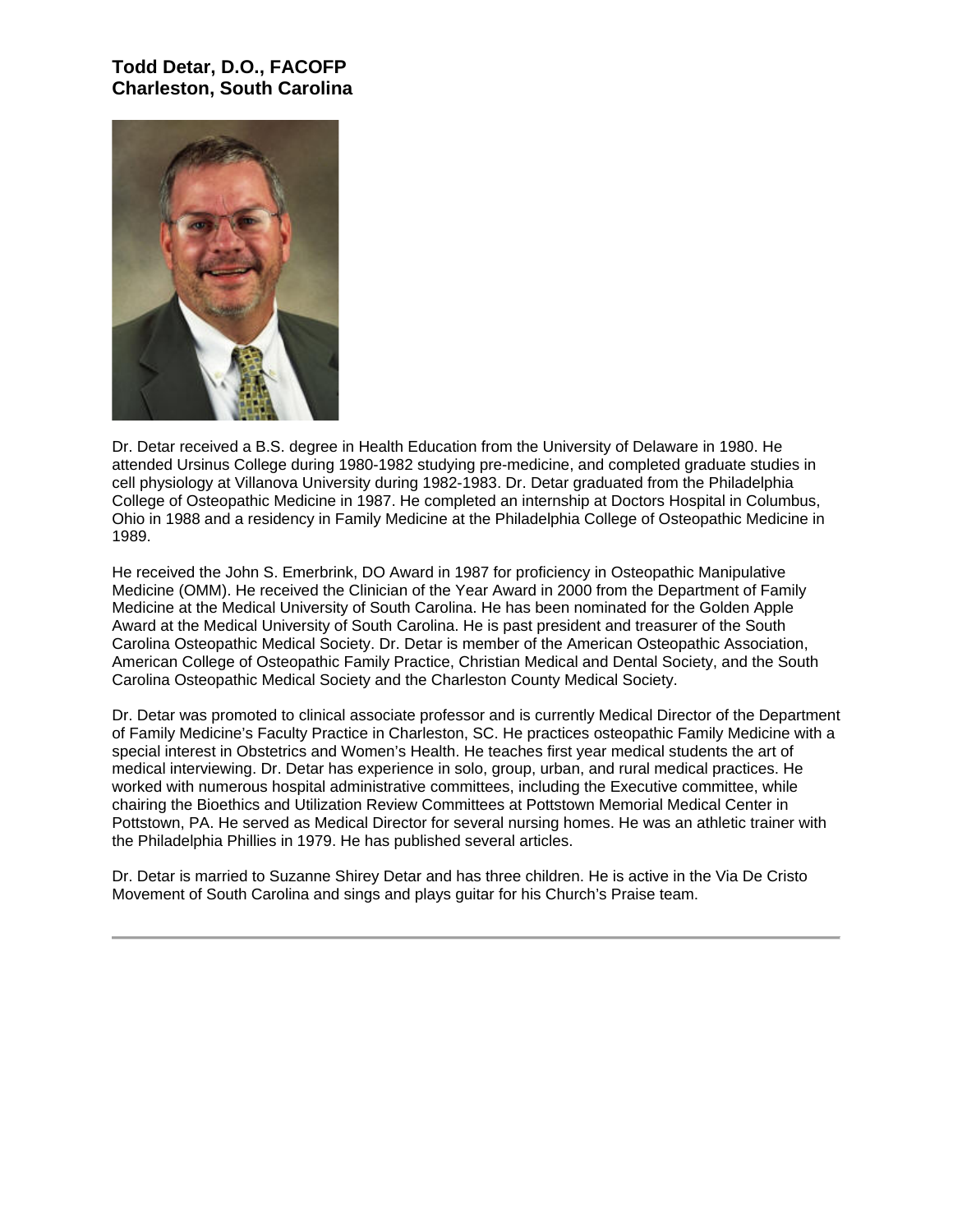# **Gail J. Dudley, D.O. Blacksburg, Virginia**



Dr. Dudley received her D.O. degree from the West Virginia School of Osteopathic Medicine in 1986. She completed her internship at Logan General Hospital in Logan, W.Va. in 1987. She received her certification in family practice from the American Osteopathic Board of Family Physicians in 1993, certification in quality assurance/utilization review with subspecialty in risk management from the American Board of Quality Assurance, Utilization Review, Inc in 1993, and certification in neuromuscular skeletal medicine from the American Osteopathic Board of Neuromusculoskeletal Medicine in 2002.

Dr. Dudley has worked as a family doctor and as director of emergency services. She has chaired numerous committees, including the OP&T committee and the Department of Family Practice at Orlando General Hospital in Florida, the Performance Improvement Committee, the JCAHO review Committee, and the Medical Records/Utilization Review Committee. She was Director of Quality Assurance for Brevard Medical Center in Melbourne, Florida, and initiated and co-chaired the Complementary and Alternative Medicine Committee. Dr. Dudley was a member of a task force to explore setting up a palliative care ward while on staff at Carilion New River Valley Medical Center. She was liaison for Military/Florida DOs for ACOFP in 1991 while serving active duty in the Air Force during Desert Storm. She currently is district chair for VOMA and ex-officio member of Va. AAFP. She has been a member of Complementary and Alternative Methods for Energized and Optimum Health advisory committee at Radford University in since 1997. She is a member of her state and national osteopathic societies, as well as the American Board of Quality Assurance/Utilization Review, Inc., the College of Physician Executives.

Dr. Dudley is currently Division Chair for Primary Care at the Edward Via Virginia College of Medicine in Blacksburg, Virginia. Her participation in the Health Policy Fellowship is partially sponsored by her state society.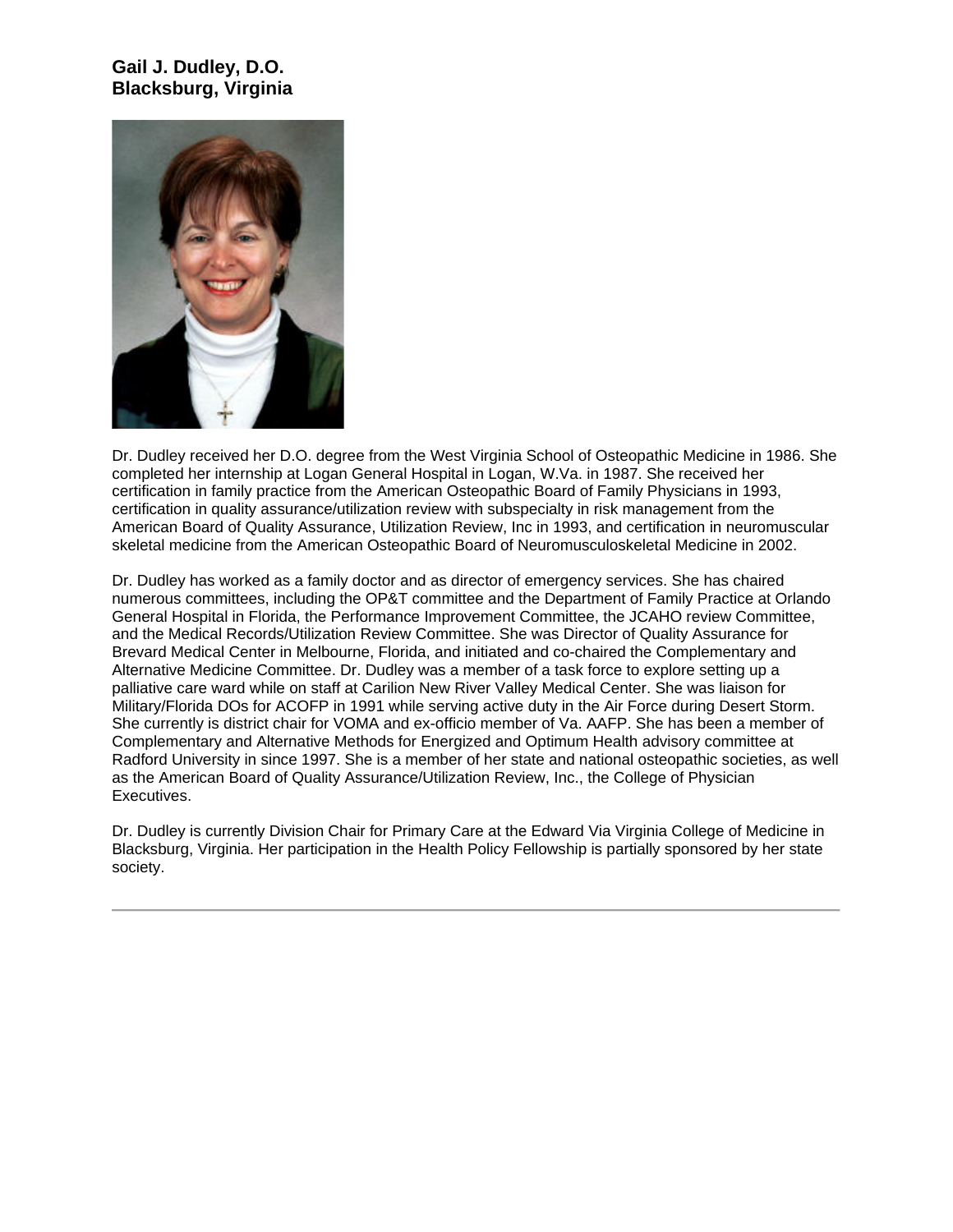## **Brian H. Hallas, Ph.D. Old Westbury, New York**



Dr. Hallas received his B.A. and B.S. from Hartford University in 1974 and his PhD in Neuroscience in 1979 from Purdue University.

Dr. Hallas serves on numerous committees at the New York College of Osteopathic Medicine (NYCOM) in Old Westbury, NY. Dr. Hallas is presently an active member of the Curriculum Committee, Faculty Evaluation and Promotion Committee, Student Promotion and Discipline Committee, and serves on the Council of Deans and Council of Chairmen. In addition, he is Chairman of the Institutional Animal Care and Use Committee and Vice President of the Faculty Senate. Most recently, Dr. Hallas has been appointed as an editor of the Journal of the American Osteopathic Association (JAOA). As author of numerous articles and book chapters, Dr. Hallas has received the George W. Northrop Medical Writing Award, the Presidential Service Award, and the Outstanding Basic Science Award.

Dr. Hallas was an instructor in the Neurobiology Department at Purdue until he came to the New York College of Osteopathic Medicine in 1980. He started as an Assistant Professor in the Anatomy Department from 1980 to 1986, when he became an Associate Professor of the Department of Life Sciences at NYIT and an Associate Professor in the Department of Anatomy at NYCOM. As an Associate Professor, Dr. Hallas founded the Department of Neuroscience in 1989, and in 1996 he became the Chairman of that Department. He is currently a full Professor, Chairman of the Department of Neuroscience, and Associate Dean of Research at NYCOM.

The New York College of Osteopathic Medicine sponsors Dr. Hallas as a Fellow in the Health Policy Fellowship.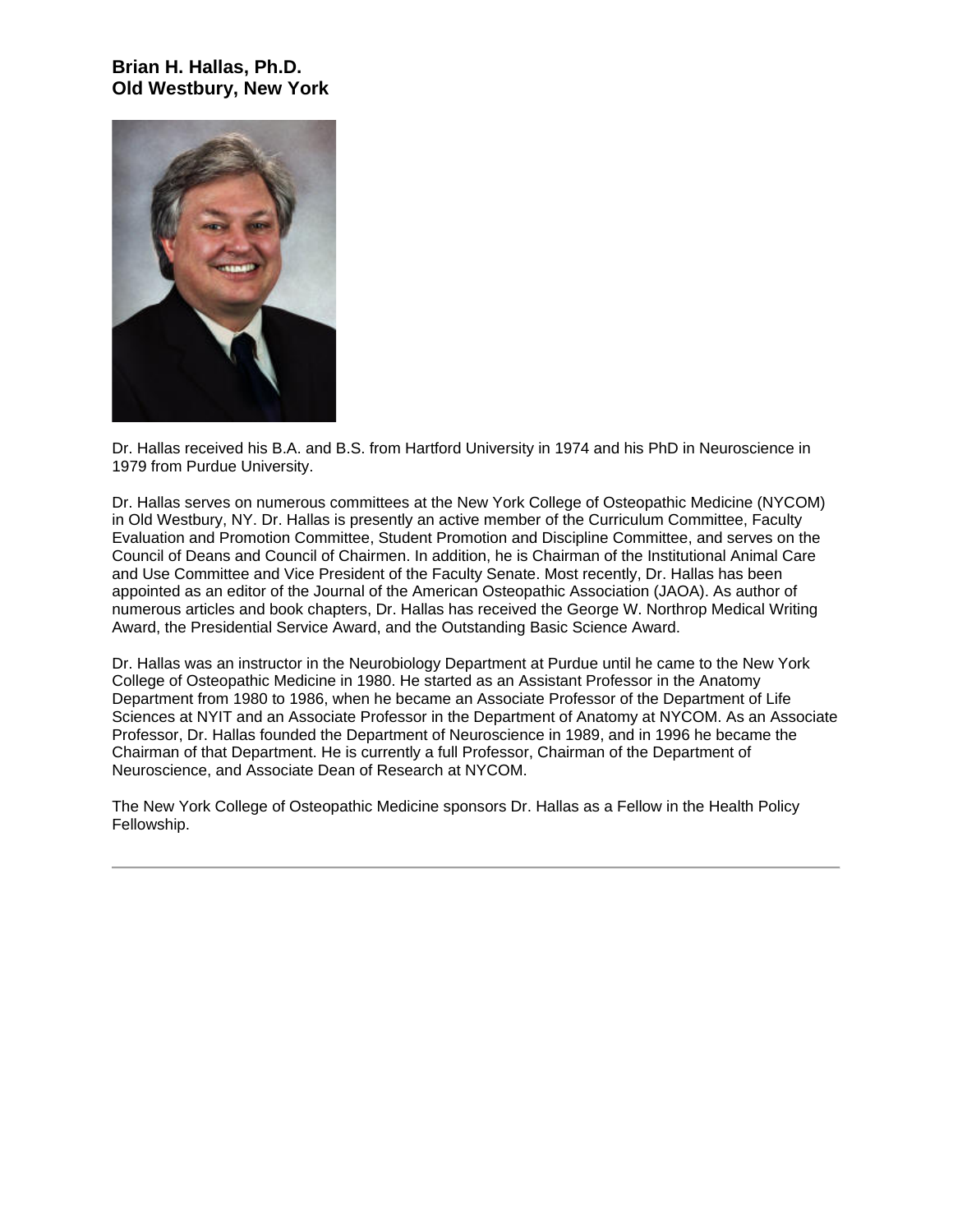### **Gary R. Hill D.O. Fort Lauderdale, Florida**



Dr. Hill received his Doctor of Osteopathic Medicine degree from Philadelphia College of Osteopathic medicine in 1984. He graduated from Glassboro State College (now Rowan University) in l973 with a B.A. in Biology. Dr Hill received an Associate Degree in Biotechnology from Brookdale Community College in l971. He completed a one-year rotating internship at Detroit Osteopathic Hospital Corporation/Bi-County Community Hospital in Detroit, Michigan in l985. He completed a three-year internal medicine residency at Detroit Osteopathic Hospital/BiCountry Community Hospital Corp. in Detroit & Warren Michigan in 1988.

He served as Assistant Chief of Medicine and Chief of Medicine at Riverview Regional Medical Center in Gadsden, Alabama. Dr. Hill served as Medical Director of Quality of Life Health Services in Gadsden, Alabama for eight years. Dr Hill is presently Assistant Professor of Medicine at Nova Southeastern University College of Osteopathic Medicine in Fort Lauderdale, Florida.

Dr. Hill is a member of the American Osteopathic Association, American College of Osteopathic Internists, and the Florida Osteopathic Medical Association. Nova Southeastern University College of Osteopathic Medicine sponsors Dr. Hill's participation in the Health Policy Fellowship.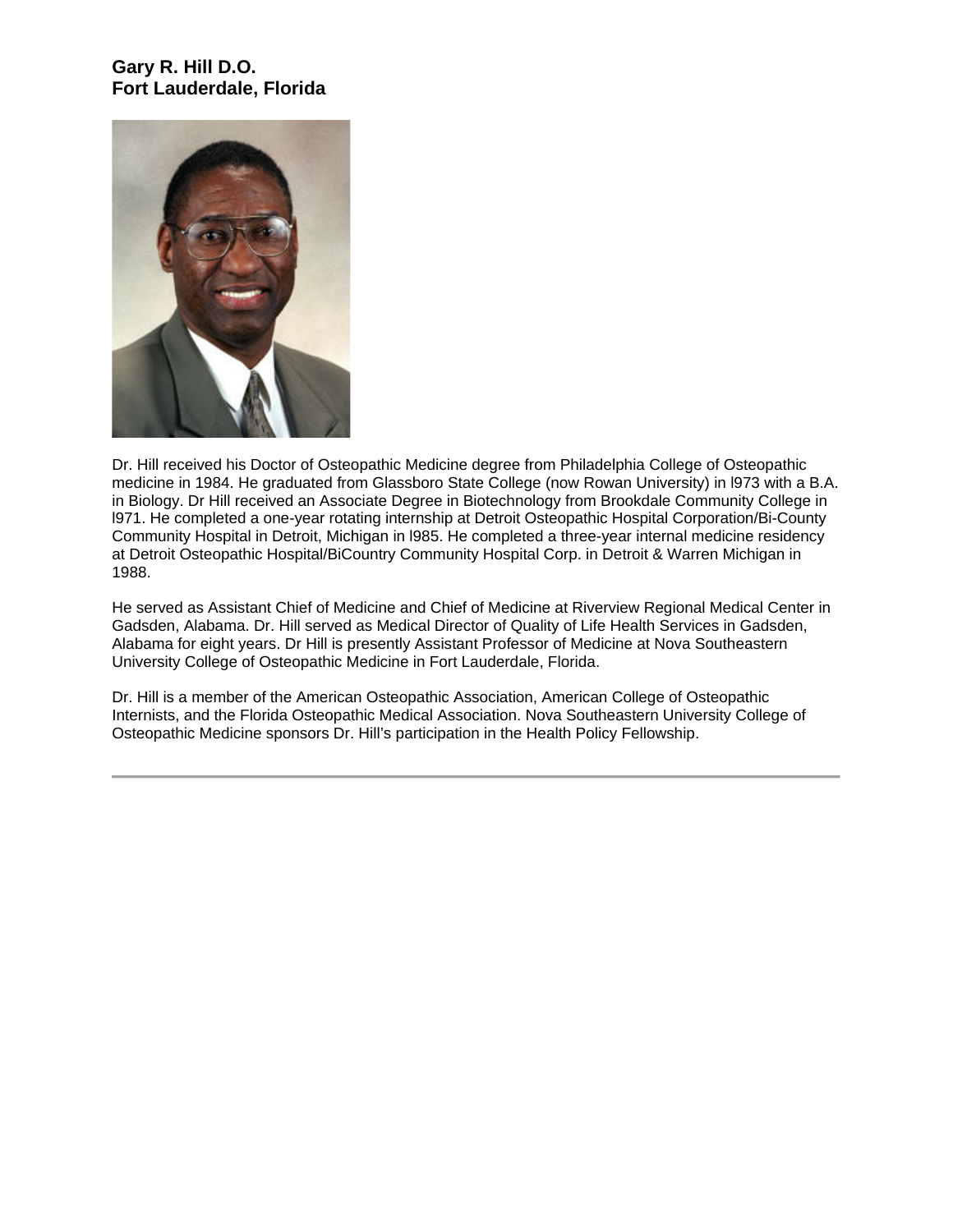## **Maribeth Knight, D.O. West Bloomfield, Michigan**



Dr. Knight graduated cum laude from University of Michigan – Dearborn in 1991, with a BA in Psychology. She received her Doctor of Osteopathy from Michigan State University College of Osteopathic Medicine in 1995. She did both her Internal Medicine Track Internship and her Internal Medicine Residency at Botsford General Hospital in Michigan. She is Board Certified in Internal Medicine. She completed a Faculty Development Fellowship at Michigan State University, and is currently a Clinical Faculty Advisor at Michigan State University College of Osteopathic Medicine.

She is an active member of the American Osteopathic Association (AOA), the American College of Internists, the Michigan Osteopathic Association (MOA) and the Oakland County Osteopathic Association. She has served on the AOA House of Delegates for many years. She has played an active role at the annual MOA convention. These activities have included the House of Delegates, the Education Committee and an Education Committee moderator. She served on the MOA Health Finance Committee, Service Corporation, and Grievance Committee. She is an active board member for the Oakland County Osteopathic Association. Within her hospital, she is very active with the Utilization Review Committee. While at Botsford Hospital, she was a Chief Internal Medicine Resident, as well as a Hospital Administrative Chief Resident. She also served on the Internal Medicine Education Committee, the Medical Education Committee, the Nurse – Physician Liaison Committee and the Bioethics Committee

She is married to Robert James Conway and is the daughter of Dr. and Mrs. Richard N. Knight. She is thankful to both the Michigan Osteopathic Association and the Oakland County Osteopathic Association for sponsoring her for this fellowship.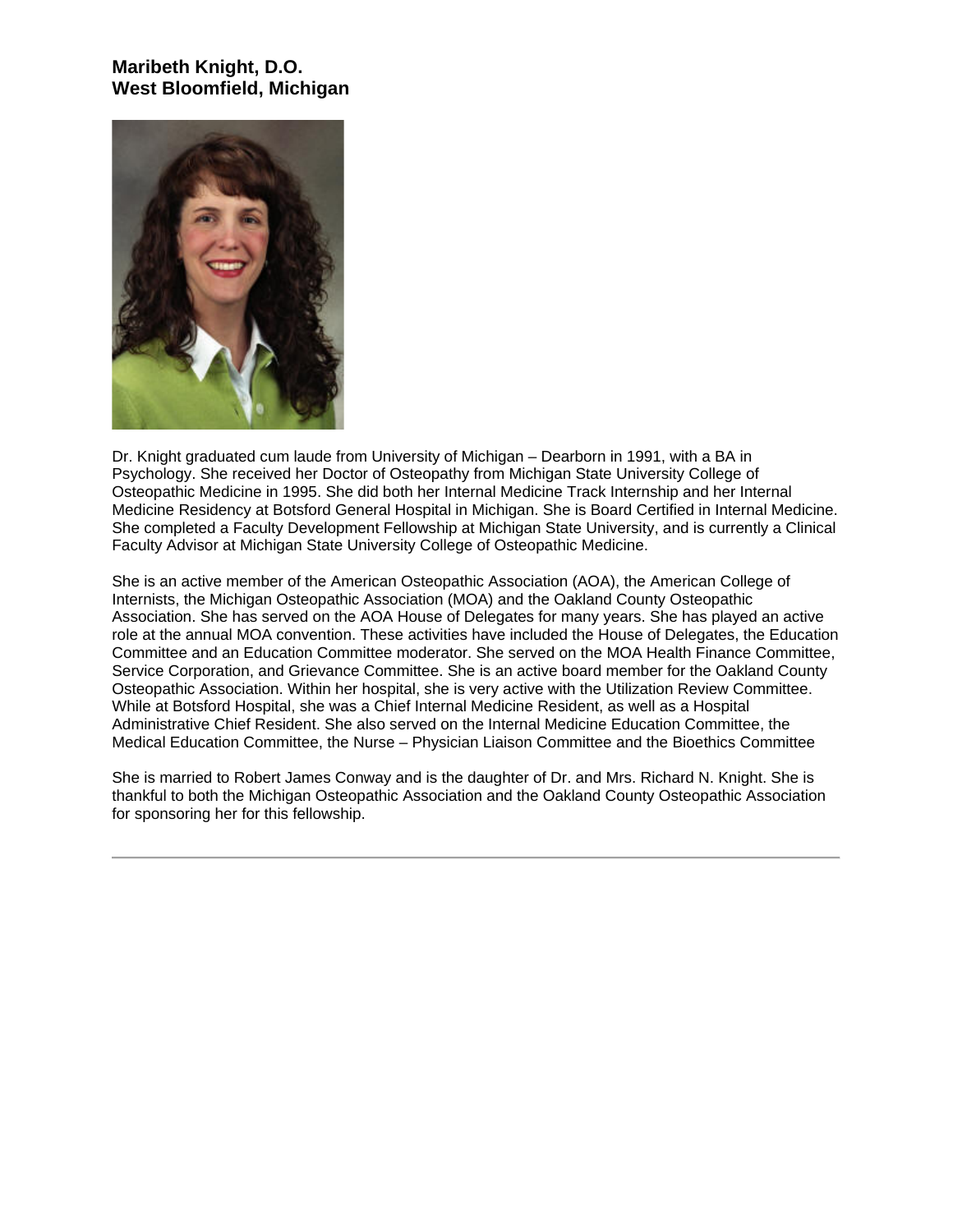# **Michael A. Krasnow, D.O., Ph.D. Huntington, West Virginia**



Dr. Krasnow received his Ph.D. in anthropology from the University of Massachusetts in 1973. He received his doctor of osteopathic medicine degree from Western University College of Osteopathic Medicine in 1985. Dr. Krasnow completed his internship at the Chicago Osteopathic Hospital and a residency in ophthalmology at the Tulsa Oklahoma Regional Medical Center. He completed a glaucoma fellowship at the University of Iowa Hospital and Clinic. Dr. Krasnow is a Fellow in the American Academy of Ophthalmology and the Osteopathic Academy of Ophthalmology and Otolaryngology and is board certified. He is also a Fellow in the International College of Surgeons and was elected to the American Academy of Facial Plastic and Reconstructive Surgery and the American Glaucoma Society.

Dr. Krasnow is active in the West Virginia Society of Osteopathic Medicine, serving as a member of the Board of Trustees for the past three years. He is currently the vice-president of the Cabell County Medical Society. For the past four years, he has served as the president of the board of the Cabell Huntington Surgery Center. Dr. Krasnow is also a member of the Express-Scripts National Formulary Committee.

Dr. Krasnow is a cataract surgeon and glaucoma specialist in Huntington, WV. He is professor of ophthalmology and family practice at the Marshall University Joan C. Edwards School of Medicine. He is actively involved in a telemedicine project providing ophthalmic services to remote areas in rural southern West Virginia. In addition, he is one of the investigators for a research study examining the effects of celecoxib and rofecoxib on intraocular pressure and blood pressure.

The Department of Family and Community Health at the Marshall University Joan C. Edwards School of Medicine sponsors Dr. Krasnow as a Fellow in the Health Policy program.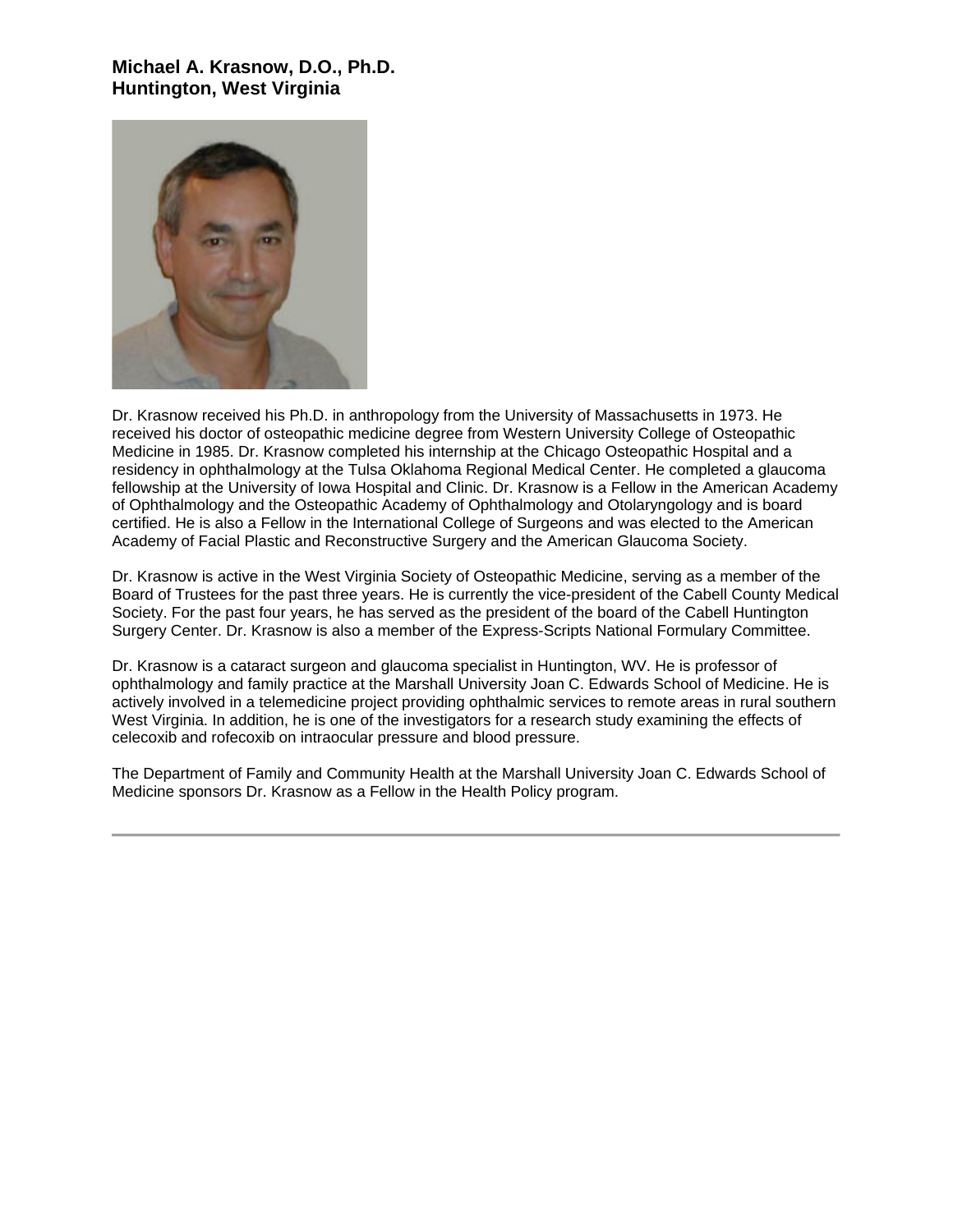### **Robin Beverly McFee D.O., M.P.H. Davie, Florida**



Dr. McFee received her D. O. degree from New York College of Osteopathic Medicine in 1995. She earned her undergraduate degree at Assumption College in Worcester, MA and pursued additional training at Tufts University in Medford, MA. Dr. McFee completed her medical internship at St. Vincent Hospital in Worcester. She did a year of biomedical device research and development, after which she received patents for cardiac diagnostic devices. In 1999 Dr. McFee completed a clinical preventive medicine residency at the State University of New York at Stony Brook, and earned a masters in public health (MPH) degree from the Mailman School of Public Health at Columbia University. In 2000 Dr. McFee completed a medical toxicology program at the Long Island Regional Poison Control Center at Winthrop University Hospital. Dr. McFee is board certified in Preventive Medicine.

Dr. McFee was the first osteopathic physician to earn the Aesculapius Award for Teaching Excellence at the State University of New York at Stony Brook. She was also the first medical school faculty recipient from SUNY-Stony Brook to receive the Pfizer/American Association of Medical Colleges Humanism in Medical Education Award presented in recognition of a novel "clinical community classroom" – an outreach program for disadvantaged and abused adolescents co-developed with the students at SUNY-Stony Brook. The program became the largest clinical community outreach program at the School of Medicine. Dr. McFee also earned an Excellence in Teaching award from the SUNY Stony Brook School of Medicine, and an Innovations to Curriculum Award from the American Medical Association.

In addition to her work at the Center for Injury Prevention at Winthrop University Hospital, Dr. McFee has been affiliated with the Long Island Regional Poison Control Center as physician and researcher since 1997. In 2001 Dr. McFee joined the Department of Preventive Medicine at Nova Southeastern University College of Osteopathic Medicine (NSUCOM) and is the Bioterrorism Preparedness Coordinator for the NSUCOM-Area Health Education Center. Dr. McFee has been an invited speaker at regional, national and international conferences, and has authored over twenty-five publications in addition to coauthoring chapters on medical toxicology issues. Dr. McFee is a member of several regional and national bioterrorism task forces including the American Association of Colleges of Osteopathic Medicine, The Florida Regional Domestic Security Task Force, and The American Osteopathic Association Bioterrorism Task Force. Dr. McFee is an active member and participant of the American Academy of Clinical Toxicology, American Osteopathic Association, American Medical Association, Association of Teachers of Preventive Medicine, the Society for Adolescent Medicine and American College of Preventive Medicine. Dr. McFee is active in volunteer work, and participates in a variety of sports including SCUBA diving and kayaking. She resides in Coconut Creek, Florida.

Dr. McFee's sponsor for the Osteopathic Heritage Foundation Health Policy Fellowship is Nova Southeastern College of Osteopathic Medicine in Davie, Florida.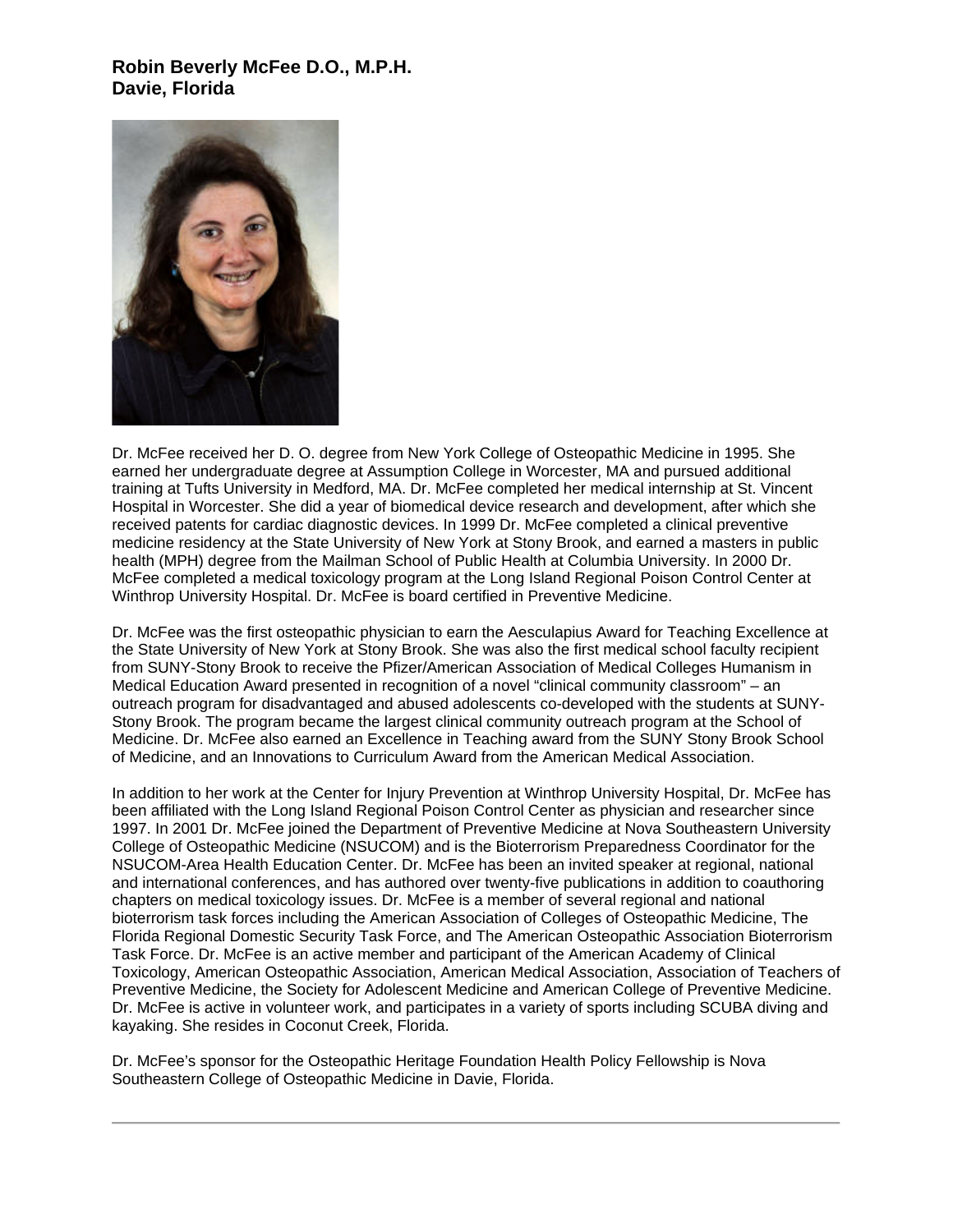## **Ira P. Monka, D.O. Morristown, New Jersey**



Dr. Monka received his D.O. degree from The University of Medicine and Dentistry New Jersey School of Osteopathic Medicine. He graduated in 1984. He completed an internship in Family Practice at Humana Hospital South Broward, Florida where he was chief intern. Dr. Monka's residency was in Family Practice at General Hospital, Union, New Jersey.

Presently, Dr. Monka is Chief Executive Officer and Medical Director of the Medical Institute of New Jersey, P.C. He takes great pride in seeing patients in his office, skilled nursing centers, and Morristown Memorial Hospital.

Dr. Monka has the distinction of serving on the Board of Directors of The New Jersey Association of Osteopathic Physicians and Surgeons and is currently treasurer for them. Dr. Monka has been very active with the association and has previously held other offices.

Dr. Monka volunteers in academic and clinic activities for the New Jersey School of Osteopathic Medicine and the Board of Health in Morris Township, New Jersey.

Dr. Monka has a devoted interest in many sports and coaches group sports for youngsters in the community. He has been married for 21 years to Esti Monka, they have three children, Lonnie, Alle Faye, and Neal. They reside in Morristown, New Jersey. He has the privilege of being sponsored for the Health Policy Fellowship by Clifford Botwin, D.O., who is a member of The New Jersey Education Foundation.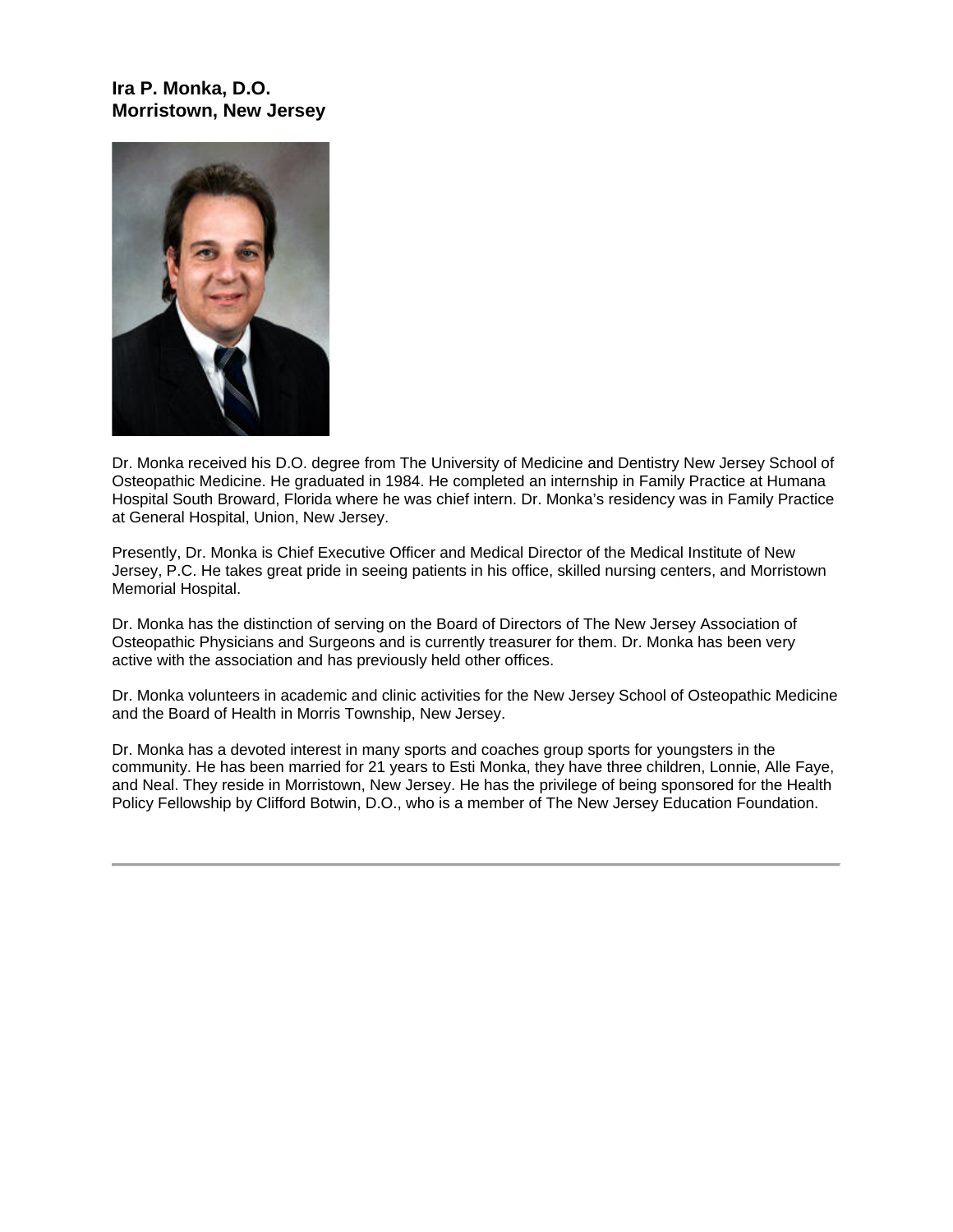#### **Heidi A. Morris, D.O. Westlake, Ohio**



Dr. Morris received her Doctor of Osteopathic Medicine degree from Ohio University College of Osteopathic Medicine in June1998. She completed her osteopathic internship at Grandview Hospital and Health Care Center in Dayton, Ohio and a Family Practice residency at Good Samaritan, a hospital affiliated with Wright State University in Dayton, Ohio.

Dr. Morris is Board Certified in Family Medicine by the American Board of Family Practice. She has completed a Fellowship in Academic Medical Education through Northeastern Ohio University College of Medicine. Dr. Morris serves as a member of the Board of Directors, Lake Erie Consortium for Osteopathic Medical Training. She is also a member of the Graduate Medical Education Committee of Lake Erie College of Osteopathic Medicine.

As of March 2004, Dr. Morris is Assistant Dean and Director of Medical Education for St. Vincent Mercy Medical Center in Toledo, Ohio, for the Centers for Osteopathic Research and Education (CORE), Ohio University College of Osteopathic Medicine. Prior to this position, Dr. Morris was a full-time faculty member in the Department of Family Practice/Geriatrics at MetroHealth Medical Center in Cleveland, Ohio, where she sees patients and precepts residents. She is also Program Director of the Family Practice Residency Core Conferences, and has worked as both the Associate Residency Program Director and Acting Residency Program Director of Family Practice. Dr. Morris has served on the Medical Records Committee, is a member of the Graduate Medical Education Committee, and is the Director of Medical Education for Osteopathic Internships and Residencies at MetroHealth Medical Center. Prior to joining the MetroHealth system, Dr. Morris served as the OB/GYN Coordinator of the Family Practice Residency Program at Fairview General Hospital in Cleveland, Ohio.

The MetroHealth system sponsors Dr. Morris's participation in the Health Policy Fellowship.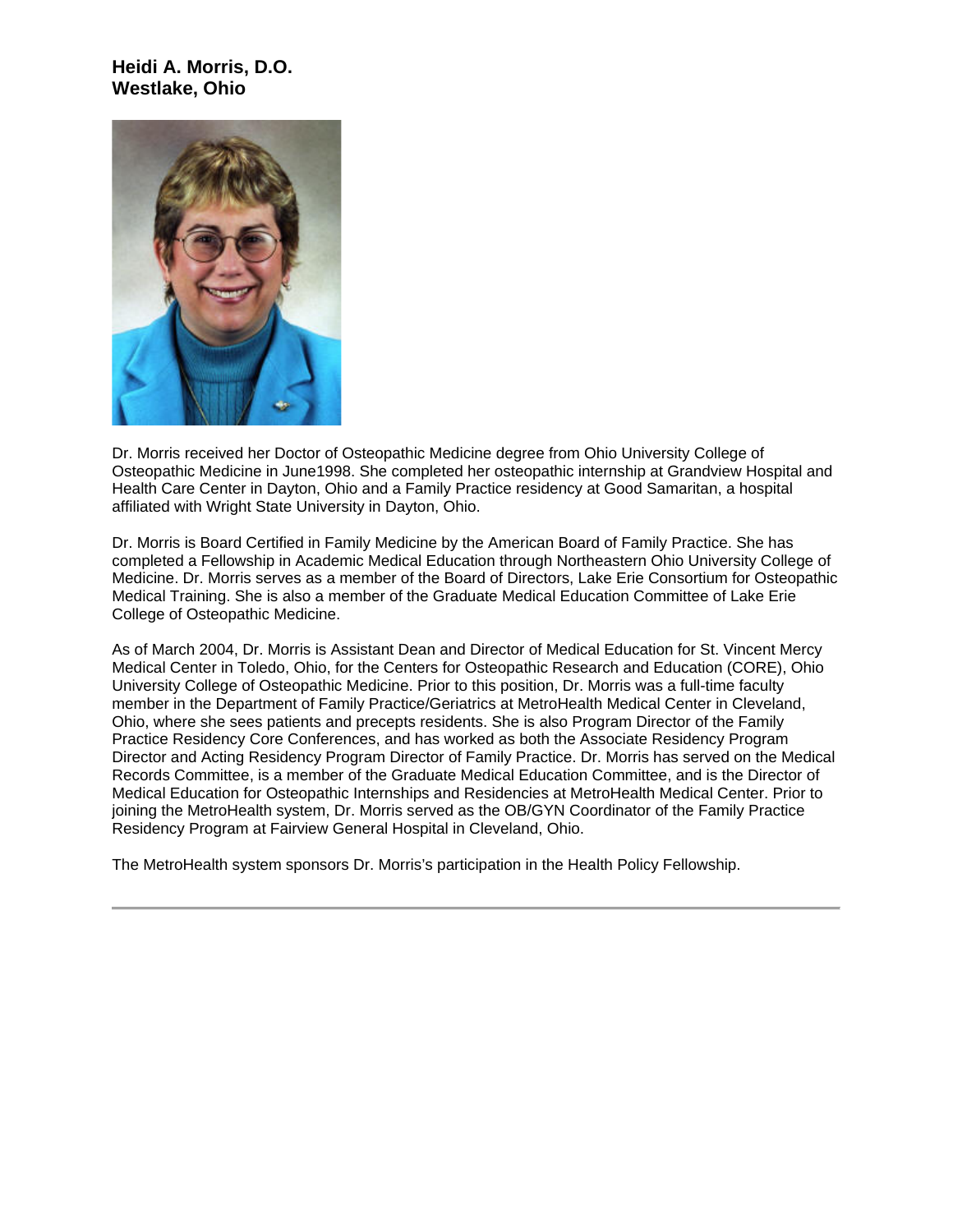### **Susan M. Rose, D.O. Brighton, Michigan**



Dr. Rose received her D.O. degree from Michigan State University College of Osteopathic Medicine in 1979. She graduated from the University of Michigan in 1972 with a B.S. in Nursing. She completed her internship at Grand Rapids Osteopathic Hospital in Grand Rapids, Michigan in 1980. She worked for two years as an Emergency Physician at Botsford General Hospital in Farmington Hills, Michigan before going to Brighton, Michigan. She has been in Brighton for twenty-three years having worked in Urgent Care, Occupational Medicine, and Family Practice over that time. For the past eighteen years she has been a partner in a private practice and has limited her practice to Family Medicine and Osteopathic Manual Medicine (OMM) for the last several years. She is Board Eligible in OMM.

She was the recipient of the Department of Biomechanics OMT Achievement Award at Michigan State University College of Osteopathic Medicine.

Soon after moving to Brighton she became involved in the local Chamber of Commerce and served on the Board of Directors. She was involved in the Michigan Chapter of the National Federation of Independent Business and was appointed to their Guardian Committee. In 1992 Governor John Engler appointed her to the Michigan Board of Osteopathic Medicine and Surgery (MBOMS) on which she served for more than ten years. Over the course of her tenure, she was elected to the Vice-Chair and Chair positions and had numerous committee appointments.

As a member of a state osteopathic medicine licensing board, she had the opportunity to become involved in American Association of Osteopathic Examiners (AAOE) and the Federation of State Medical Boards (FSMB). She was part of the core group that eventually got FSMB to recognize COMLEX-USA as a valid examination for the examination of Osteopathic Physicians. She served as Vice-President of AAOE from 2001-2003 and was elected President in 2003. Also in 2003 she was elected to the Board of Directors of FSMB. She has worked closely with the National Board of Osteopathic Medical Examiners (NBOME) and assisted in the development of COMVEX, their special purpose examination.

She is a member of Michigan Osteopathic Association (MOA), the American Osteopathic Association (AOA) and the American Academy of Osteopathy (AAO). AAOE and MOA sponsor her for the Health Policy Fellowship.